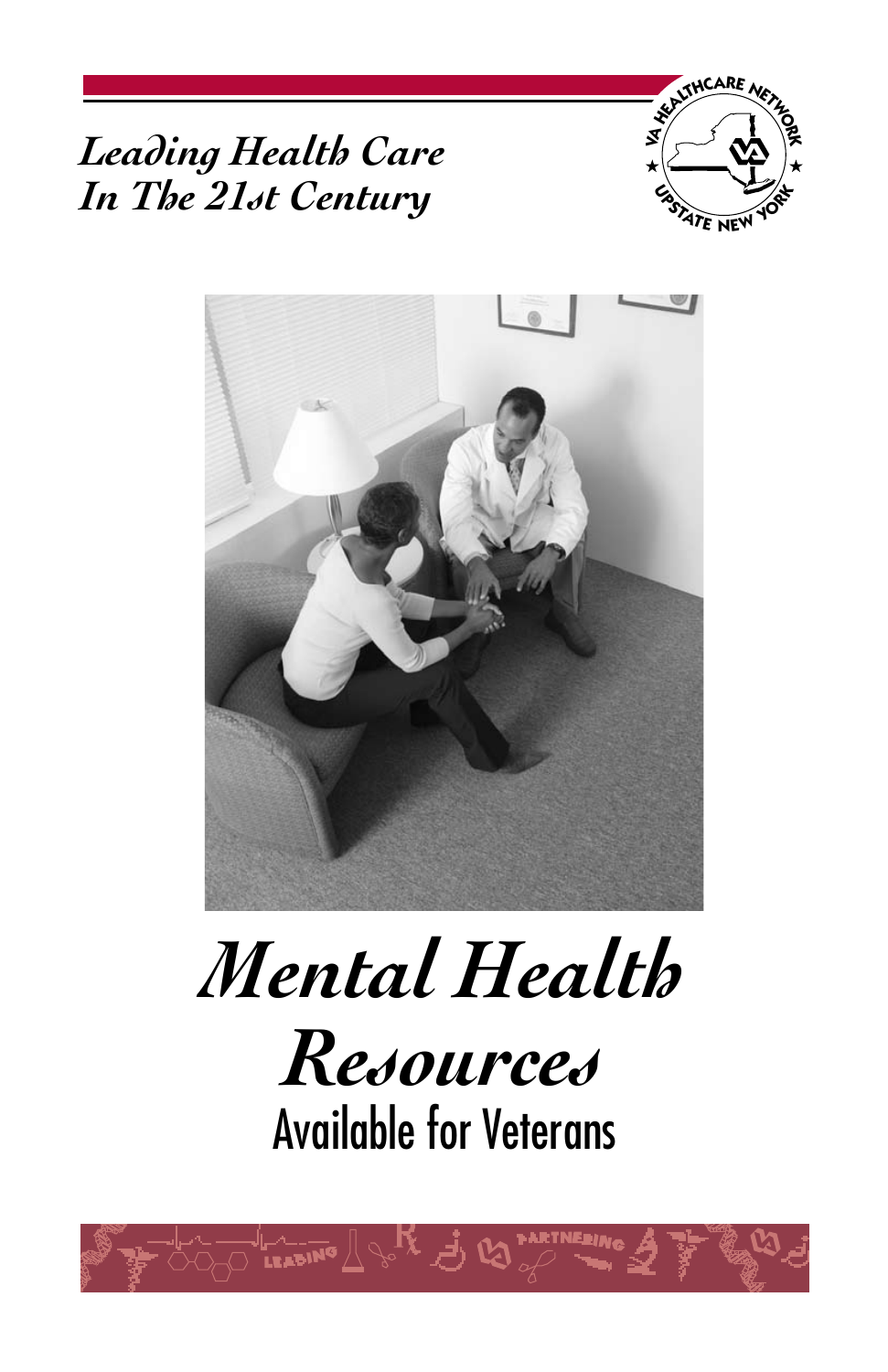The wars in Afghanistan (Operation Enduring Freedom)<br>and Iraq (Operation Iraqi Freedom) are the most sustained<br>combat operations the United States has been involved in<br>since the Vietnam War, Our experience in working with and Iraq (Operation Iraqi Freedom) are the most sustained combat operations the United States has been involved in since the Vietnam War. Our experience in working with the men and women who have been exposed to combat has shown that they are more at risk of developing Posttraumatic Stress Disorder (PTSD) and other mental health problems. In some ways, PTSD might be viewed as a normal reaction to extremely stressful and/ or disturbing experiences. These risks are further heightened for soldiers who sustain a traumatic brain injury (TBI).

The Department of Veterans Affairs (VA), New York State Office of Mental Health (NYSOMH) and New York State Division of Veterans Affairs (NYSDVA) have collaborated to identify the broad range of mental health services that are available throughout New York State for veterans. This booklet is designed to raise awareness about mental health issues related to combat and to identify resources that are available to veterans, active duty soldiers, National Guard troops and reservists.



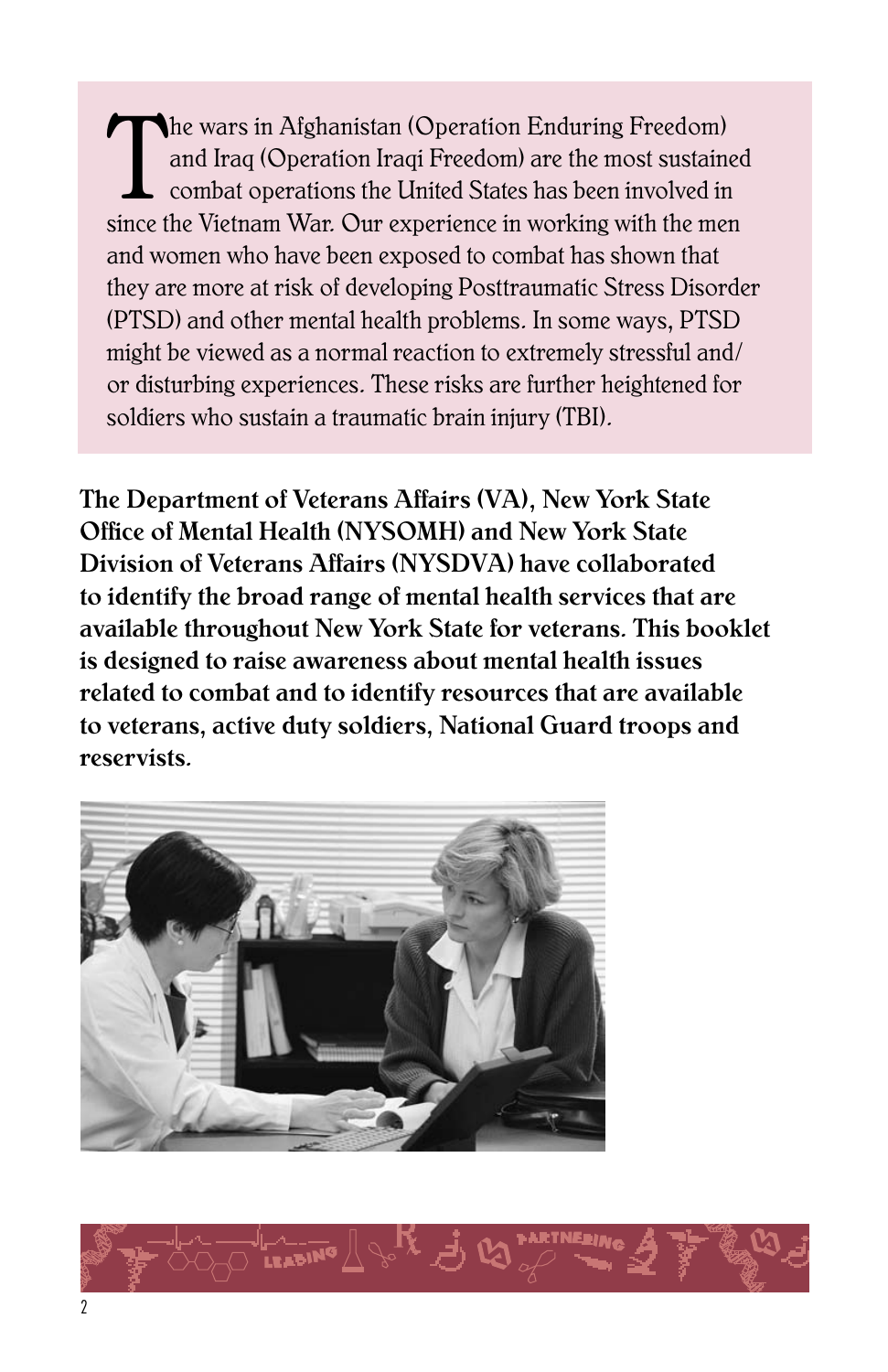Veterans returning from combat may have difficulty identifying or discussing the problems they are experiencing, such as having difficulty sleeping, restlessness, hyper-vigilance, social withdrawal, alcohol or substance abuse, domestic violence, and/or poor anger control. These concerns may be rooted in combatrelated post traumatic stress disorder (PTSD) and/or traumatic brain injury (TBI). These problems can negatively impact a veteran's ability to function socially, occupationally or educationally.



While overseas, veterans would often return to duty after being involved in an explosion without the awareness that an injury occurred. They may not even be aware they may have a TBI. Veterans with PTSD may think they have no problems related to combat, as the symptoms often do not appear until the veteran returns home. That is why it is so important to ask about veteran status and to refer veterans for services. For a listing of resources available see pages 5-7 of this booklet.

# **Changes within the Family**

When a veteran returns home, it can be a stressful time for the entire family. Children may be confused or angry when their mom or dad come home and seem "different." The separation during deployment(s) often makes it necessary for family members to assume different roles which may change once again when the soldier returns home. The effects on children may include new, challenging behaviors, poor school performance, and an increase in family tension. Recommend that they utilize resources such as 4H, Sesame Street, school-based services, and additional family support.

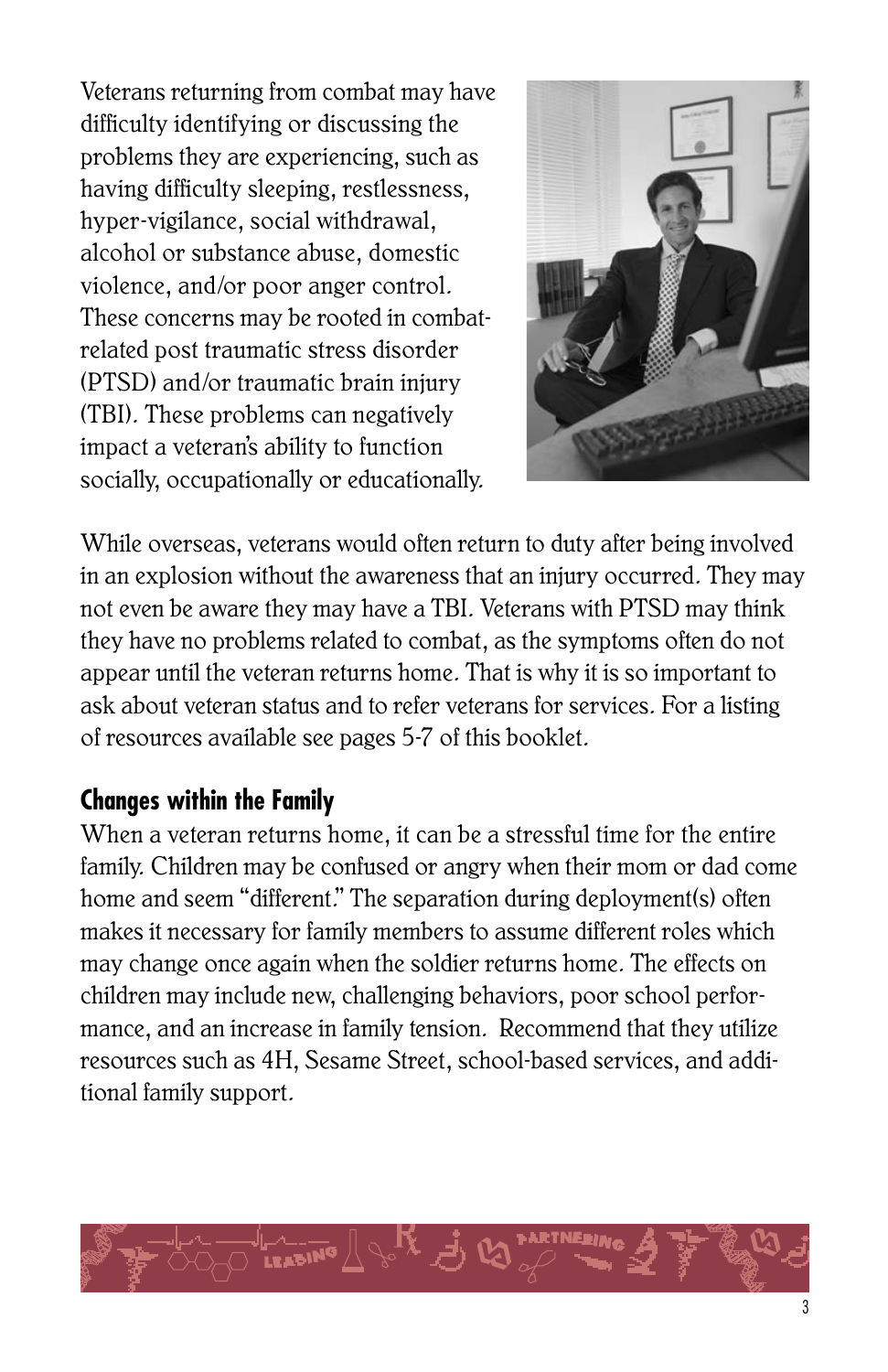# **General Military Service History\***

- Tell me about your military experience.
- When and where do you/ did you serve?
- What do you/did you do while in the service?
- How has it affected you?

*If the individual answers* **"yes"** *to any of the following questions, ask,*  **"Can you tell me more about that?"**

- Were you a prisoner of war?
- Did you see combat, enemy fire, or casualties?
- Were you wounded or hospitalized?
- Did you ever become ill while you were in the service?
	- www.va.gov/oaa

# **Issues of Concern**

It is recommended that all veterans be asked the following questions.

## Posttraumatic Stress Disorder (PTSD)

In your life, have you ever had an experience so frightening, horrible, or upsetting that, in the past month you…

- Have had nightmares about it or thought about it when you did not want to?
- Tried hard not to think about it or went out of your way to avoid situations that reminded you of it?
- Were constantly on guard, watchful, or easily startled?
- Felt numb or detached from others, activities, or your surroundings?

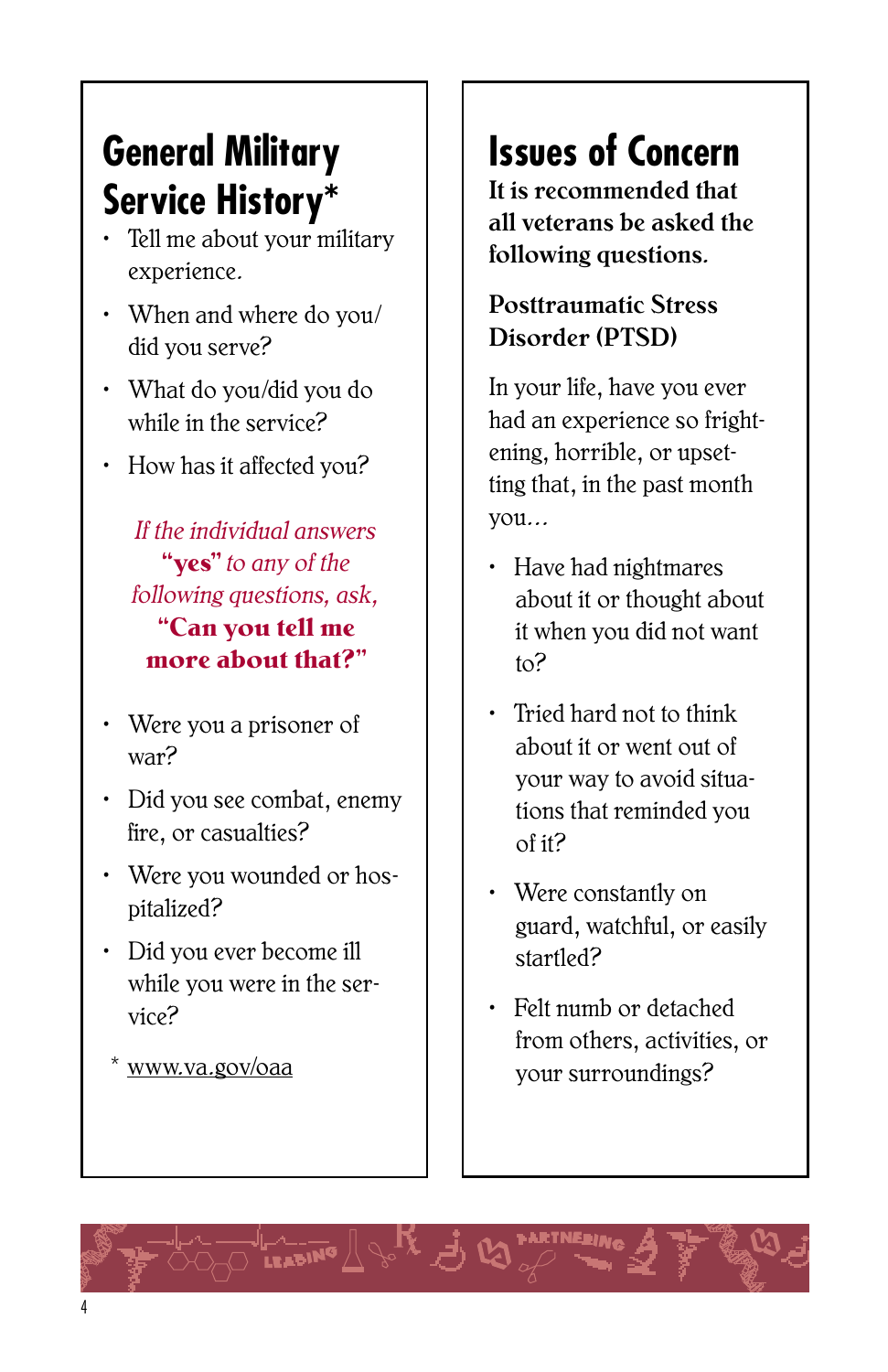# *Resources Available to Veterans*

# **VA Health Care Services**

VA provides every active-duty soldier, reservist or National Guard combat veteran five years of free health care beginning on the date of discharge for all illnesses and injuries, unless clearly unrelated to military service.

The Veterans Health Administration (VHA) provides a number of health care services including:

- Primary care, inpatient, nursing home, and community-based residential care
- Dental, pharmacy, mental health, and prosthetic services
- Medical evaluation for military service exposure to environmental hazards
- Readjustment and vocational rehabilitation counseling
- Alcohol and drug dependency treatment
- Posttraumatic stress and sexual trauma counseling
- Specialized health care for women veterans
- Health and rehabilitation programs for homeless veterans
- Domiciliary

# **VA health care benefits, facilities and services in upstate New York:**

Web site: www.visn2.va.gov Telephone: 1-888-823-9656

# **VA health care benefits, facilities and services in downstate New York:**

Web site: www.va.gov/visns/visn03

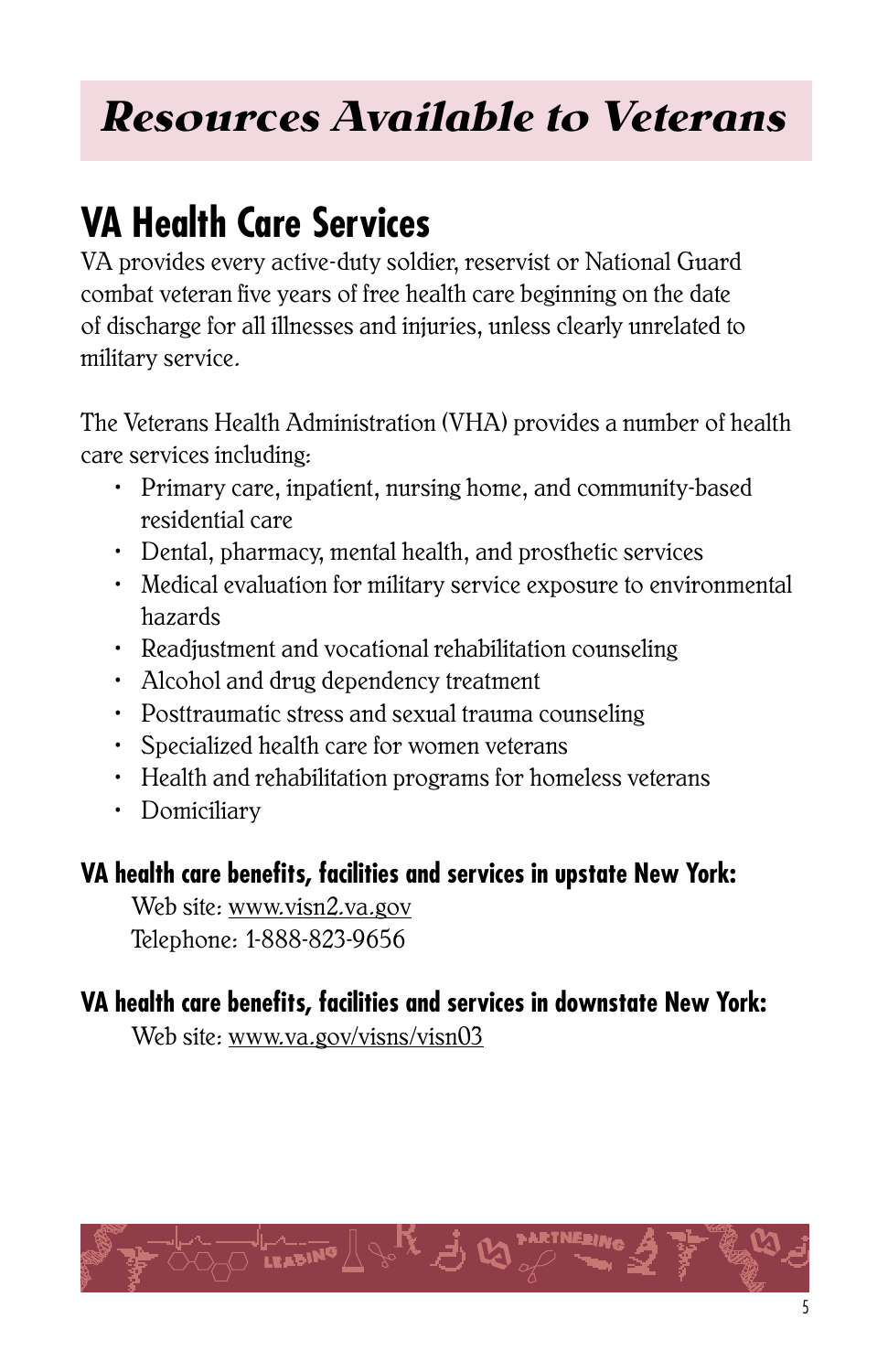# *Resources Available to Veterans*

# **VA Health Care Services**

**VA Posttraumatic Stress Disorder Resources**

Web site: www.va.gov/visns/visn02/bh/ptsd.cfm www.ncptsd.va.gov/ncmain/index.isp

## **Vet Centers**

Vet Centers serve veterans and their families by providing professional readjustment counseling services to support post-war adjustment in the community. The Centers focus on counseling for military traumas, employment and family problems. Individual and group counseling is available for veterans and their families. Vet Centers also provide referral services for VA benefits and medical services, and act as a liaison with community agencies.

# **To find a local Vet Center:**

Web site: www.va.gov/directory Telephone: 1-800-827-1000

## **Veterans Service Contact Center 1-888-823-9656**

For information on eligibility, VA health care benefits, enrollment, or questions on your billing statement

## **Telcare 1-888-838-7890**

24-hour, toll-free medical advice for enrolled veterans

## **VA Health Care on the Web**

www.visn2.va.gov

**For reliable health information on the Web**

www.myhealth.va.gov

Produced by VA Healthcare Network Upstate New York / Public Affairs Office 3/08 Designed and printed exclusively by the Network 2 Print Shop, Bath VA Medical Center. All rights reserved.

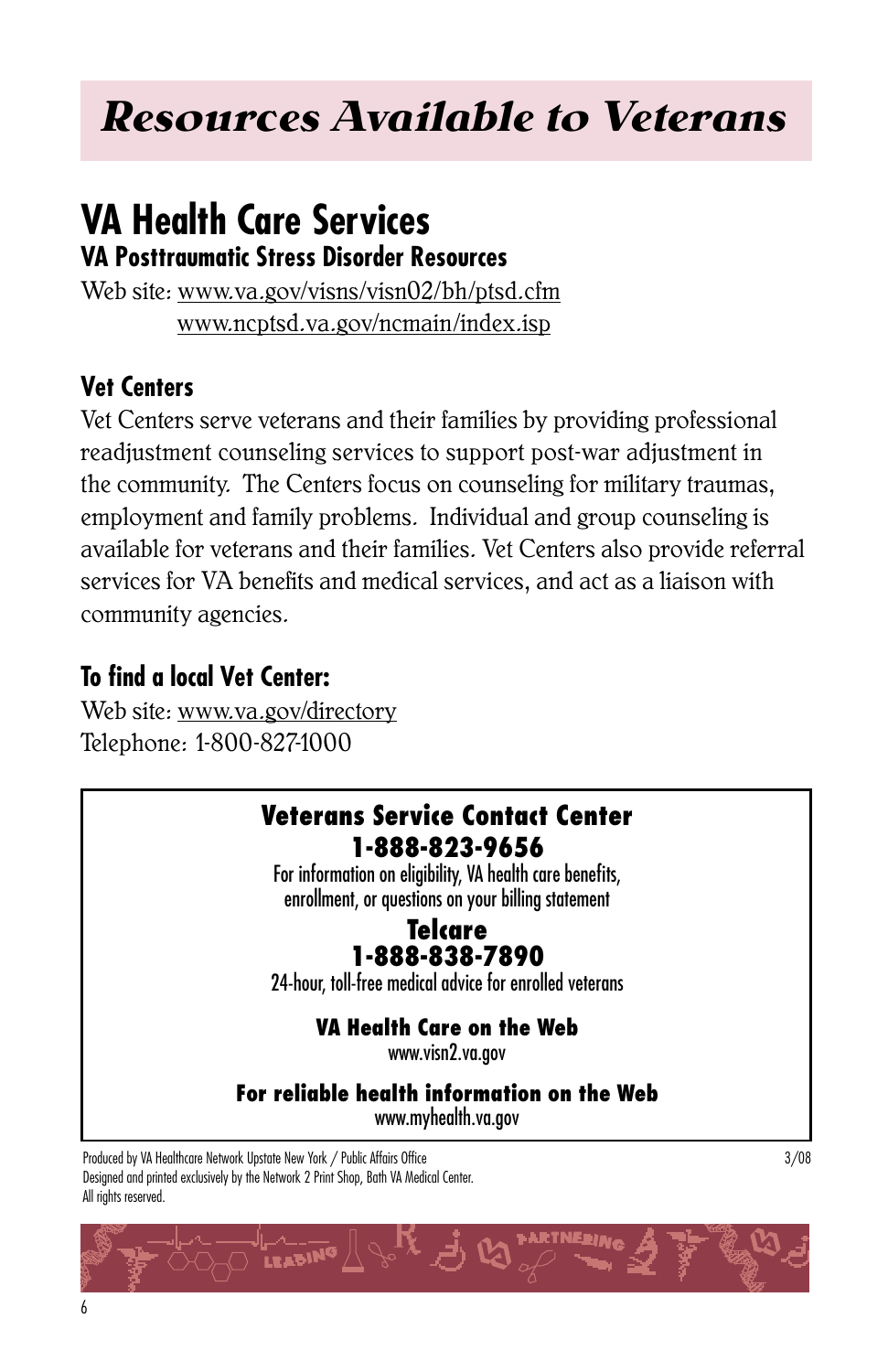# *Resources Available to Veterans*

# **New York State Resources**

New York State has an extensive public mental health system that serves more than 500,000 individuals each year. The Office of Mental Health (OMH) operates psychiatric centers across the State, and also regulates, certifies and oversees more than 2,500 programs that are operated by local governments and nonprofit agencies. These programs include various inpatient and outpatient programs, emergency, community support, residential and family care programs. Veterans and their family members may access these programs through their local mental health system. The OMH Web site includes a tool that will help you determine the mental health programs available in your county. To access mental health services in your area contact your local County Department of Mental Health.

## **New York State Office of Mental Health**

Web site: www.omh.state.ny.us/

# **Licensed OMH Programs in your County**

Web site: www.omh.state.ny.us/omhweb/licensing/

# **Directory of County Mental Health Departments:**

Web site: www.clmhd.org/about/countydirectory.aspx

# **New York State Division of Veterans Affairs**

The New York State Division of Veterans' Affairs was created to assist veterans, members of the armed forces, their families, and their dependents in securing benefits earned through military service. For more than half a century, the Division has been a strong advocate for veterans and veteran issues at the local, state, and national level. Web site: www.veterans.state.ny.us/